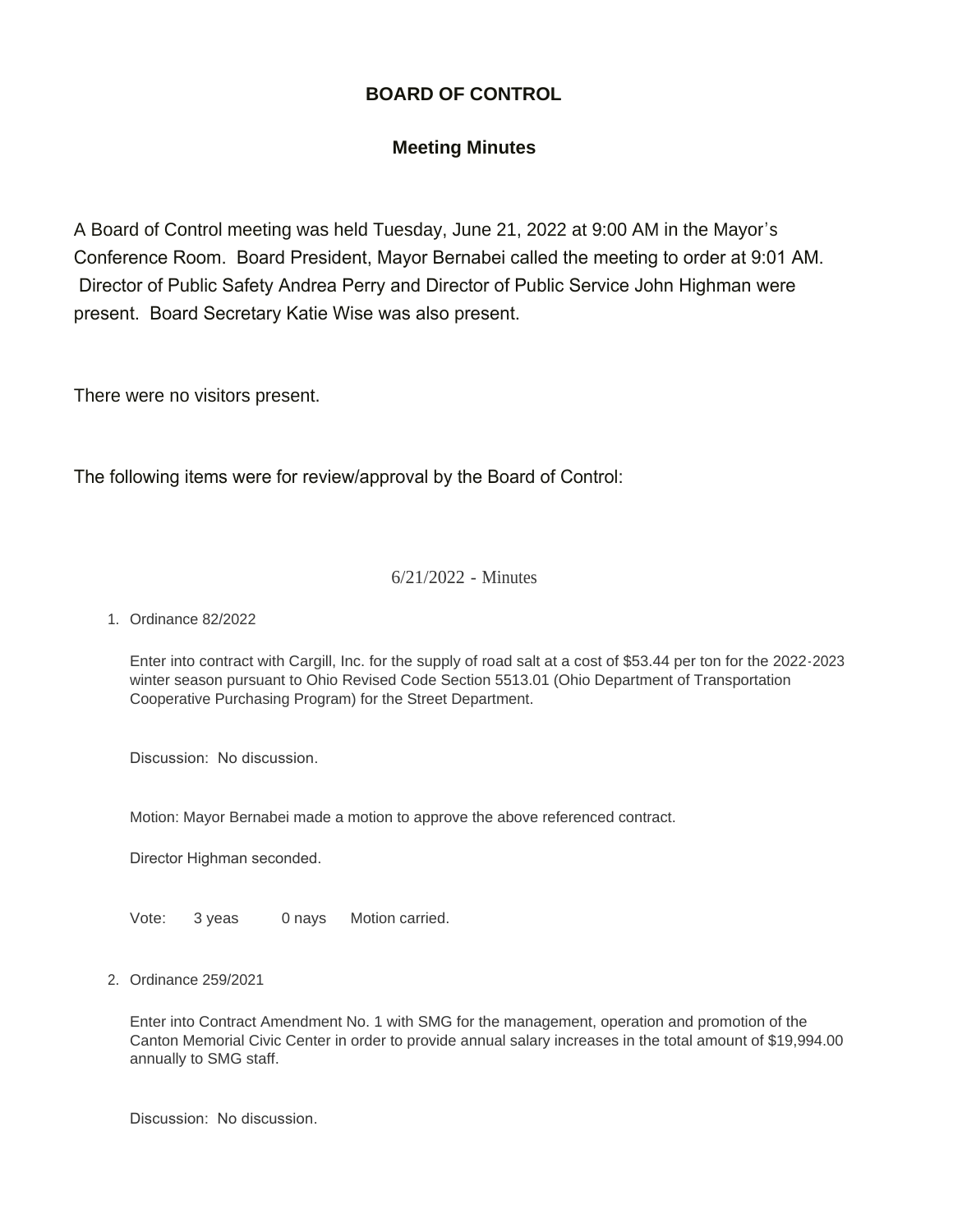Motion: Mayor Bernabei made a motion to approve the above referenced amendment.

Director Highman seconded.

Vote: 3 yeas 0 nays Motion carried.

Ordinance 124/2022 3.

Enter into a five-year maintenance agreement with Stryker Sales, LLC in an amount not to exceed \$22,790.30 per year for a total of \$113,951.50 for the maintenance on the Auto Load Cot Systems previously purchased by the Fire Dept.

Discussion: No discussion.

Motion: Director Perry made a motion to approve the above referenced agreement.

Director Highman seconded.

Vote: 3 yeas 0 nays Motion carried.

Ordinance 100/2022 4.

Enter into Change Order No. 3 & Final with The Shelly Company in the amount of \$72,914.12 for the 2021 City Paving Program, GP1351 due to additional base repair required prior to paving, resulting in a new contract amount of \$3,716,589.72 for the Engineering Department.

Discussion: No discussion.

Motion: Director Highman made a motion to approve the above referenced change order.

Director Perry seconded.

Vote: 3 yeas 0 nays Motion carried.

## Ordinance 223/2021 5.

Enter into Change Order No. 2 with Musco Sports Lighting, LLC in the amount of \$9,845.00 due to additional work for light poles and parking lot material haul away for the new lighting at Thurman Munson Stadium, resulting in a new contract amount of \$699,140.00.

Discussion: No discussion.

Motion: Mayor Bernabei made a motion to approve the above referenced change order.